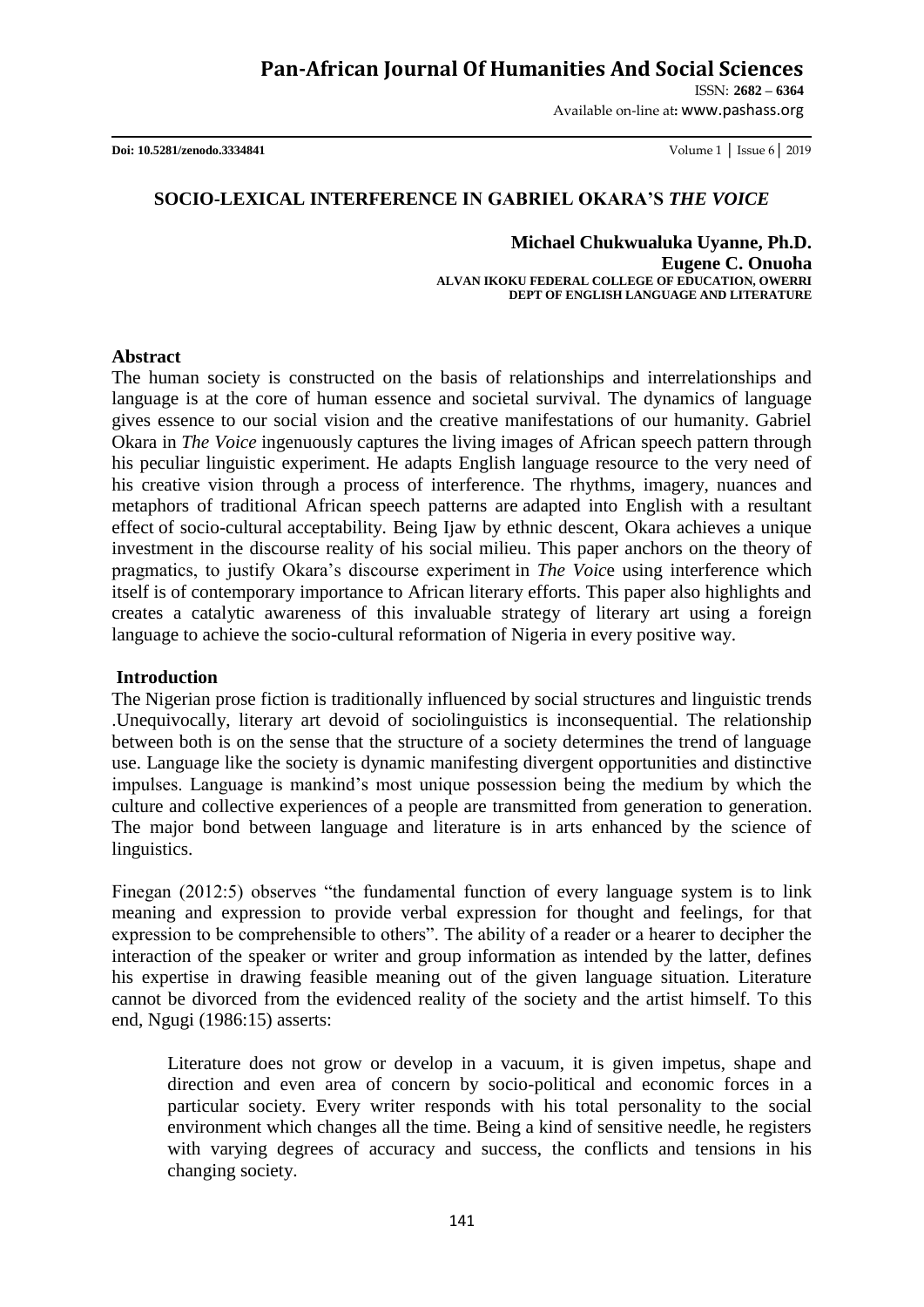The literary artist in Africa has had a variety of concerns, he had had to draw from a multiplicity of impetuses and he has constantly adjusted his choice to his changing environment. As a matter of fact, early African writers attempted to confront the distortions and bastardization of African image by some of their European counterparts. This they did by rewriting the experiences of Africans in history and correcting the ill remarks about them. Their efforts, have given credence to the fact that every writer chooses the most appropriate means of exploring his creative vision. In the examination of African literary genres, an evidence of linguistic experimentation lies in the fact that, Africans do not use the English language the way the native speakers do. The rhetorical devices of an African language and community are peculiar to it and are a legacy of its cultural heritage.

In order to capture the Africa linguistic flavor, the English language has to be flexed and bent to allow the idiomatic and rhetorical components to be present. This process of domestication of the English Language resources to serve in divergent environments in Africa has created varied discourse situations. A functional evaluation of any work of art must be premised on the examination of the language of the text because, a text can only be actualized through language use and interpreted within situation. Situation itself is what Halliday (1978:25) refers to as "the medium in which a text lives and breathes".

Gabriel Okara's ingenuous experimentation in *The Voice* using transliteration becomes instructive as a way of recognizing this invaluable quality of the English language ie, adaptability. In this regard, Achebe (1975:61) opines:

The price a world language must be prepared to pay is submission to many kinds of use. The African writer should aim to use English in a way that bring out his message best without altering the language to the extent that its value as a medium of international exchange will be lost.

The dexterity of a writer is determined by his ability to string his words and subsequently, combine them in a viable manner to depict cohesion in his manipulation of language and picturesque representation of ideas. Okara's effort in presenting his message in the manner he did, compels a discourse on the capacity of a literary artist to fashion the most effective way of discovering and accentuating his creative vision. His discourse which is embellished with real local imagery, rhetoric, nuances, idioms and metaphors gives us a candid reflection of his socio-cultural milieu, from which we could draw serious comparative paradigms of corelationships within the African literary clime.

### **Authorial Background:**

Gabriel Imomotime Okara was born in 1921 in Bamoundi community, Ekpetima clan of Yenogoa in present day Beyelsa State of Nigeria, Gabriel Okara attended a local primary school in Bamoundi and later moved to Government college, Umuahia. His academic career progression suffered disruption during the second world war of 1945. He later concluded his secondary education at Yaba Higher College where he sat and passed his Cambridge Examinations.

Okara major hobby as a youth was reading and he was greatly fascinated by the down-toearth, vigorous language of the stories which graphically exposed the frontier life of early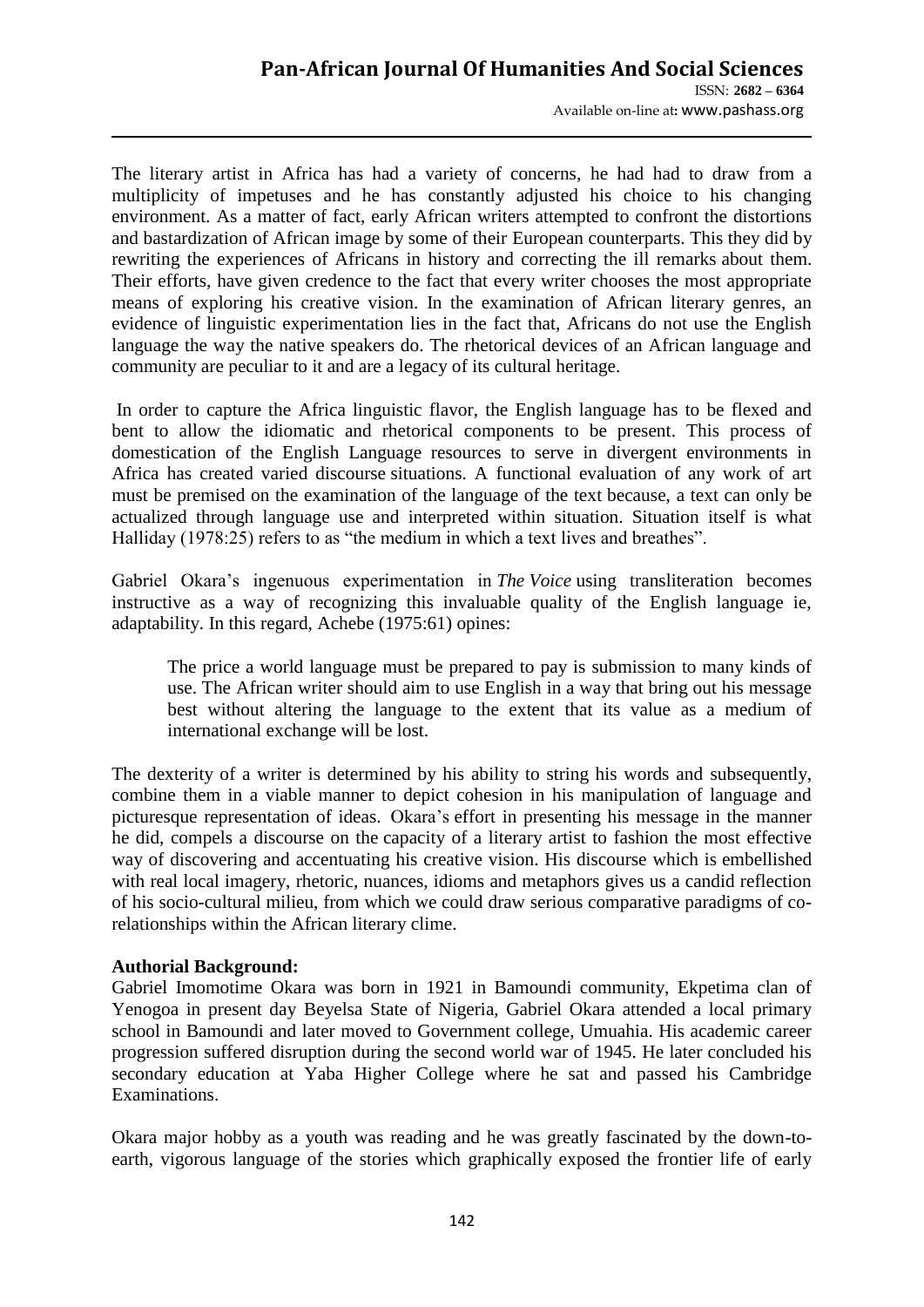ISSN: **2682 – 6364** Available on-line at**:** www.pashass.org

America. He was spurred basically by early English writers like Wordsworth, Keats, Hopkins, Elliot and Dylan Thomas.

Gabriel Okara published his debut, a short story titled *The Iconoclast* in 1954 and his effort won him the first prize in a British short story competition. This outstanding ingenuity and creativity was further showcased by the publication of *The Voice* in 1964. *The Voice* epitomizes Okara"s strong desire to sharpen his creative instinct with an extensive use of local imagery. To this end, he observes:

As a writer who believes in the utilization of African ideas, philosophy and folklore and imagery to the fullest extent possible, I am of the opinion that the only way to use them effectively is to the translate them almost literally from the African language native to the writer into whatever European language he is using as a medium of expression (Okara 1979).

Based on this position, his use of transliteration could be seen as artistically premeditated. He recognized that he would not use the English equivalents of his local language as far as the numerous African idioms, metaphor and nuances are concerned, thus, his manner of transliteration implies a process of recreation. Okara has joined the likes of Achebe in intelligently adapting the English Language to the need for presenting a rural culture and criticizing the sociopolitical culture of a people at the literal and symbolic levels. His spectacular use of symbols and a process of reification to perform essential linguistic functions introduce an exciting new dimension to the Nigerian novel. Reification is an artistic process of giving the quality of "thingness" to immaterial or abstract ideas.

## **Theoretical Perspective**

We use pragmatic theory as a linguistic tool for recognising and determining the working of language within and above textuality; the intended rather than the expressed meaning. However, the soul of intentionality is pragmatics; it generates those factors that influence pragmatics, which include: patterns of linguistic actions, language functions, types of inferences, principles of communication, frames of knowledge, attitude and belief, as well as organisational principles of text and discourse. Pragmatics, deals with meaning-in-context which for analytical purposes, can be viewed from different perspectives (that of the speaker, the recipient, the analyst, etc.). It bridges the gap between the system side of language and the use side, and relates both of them at the same time. Unlike syntax, semantics, sociolinguistics and other linguistic disciplines, pragmatics is defined by its *point of view* more than by its objects of investigation. The former precedes (actually creates) the latter. Researchers, in pragmatics, work in all areas of linguistics (and beyond), but from a distinctive perspective that make their work *pragmatic* and leads to new findings and to reinterpretations of old findings. The focal point of pragmatics (from the Greek *pragma* 'act') is linguistic action (and inter-action); it is the hub around which all accounts in these handbooks revolve. (Wolfram Bublitz and Neal R. Norrick 4)

## **Semogenesis of Language**

Semogenesis is the construction of meaning through the network of the strata of language, by concentrating particularly on the lexicogrammar: the source of energy. So, lexicogrammar is "the semogenic powerhouse of a language, but making it explicit that all strata participate in the overall construction of meaning" (Halliday 2003:248). It is language, which is the medium by which the culture and the collective experiences of a people are transmitted from generation to generation, that can construe this experiential knowledge, by transforming it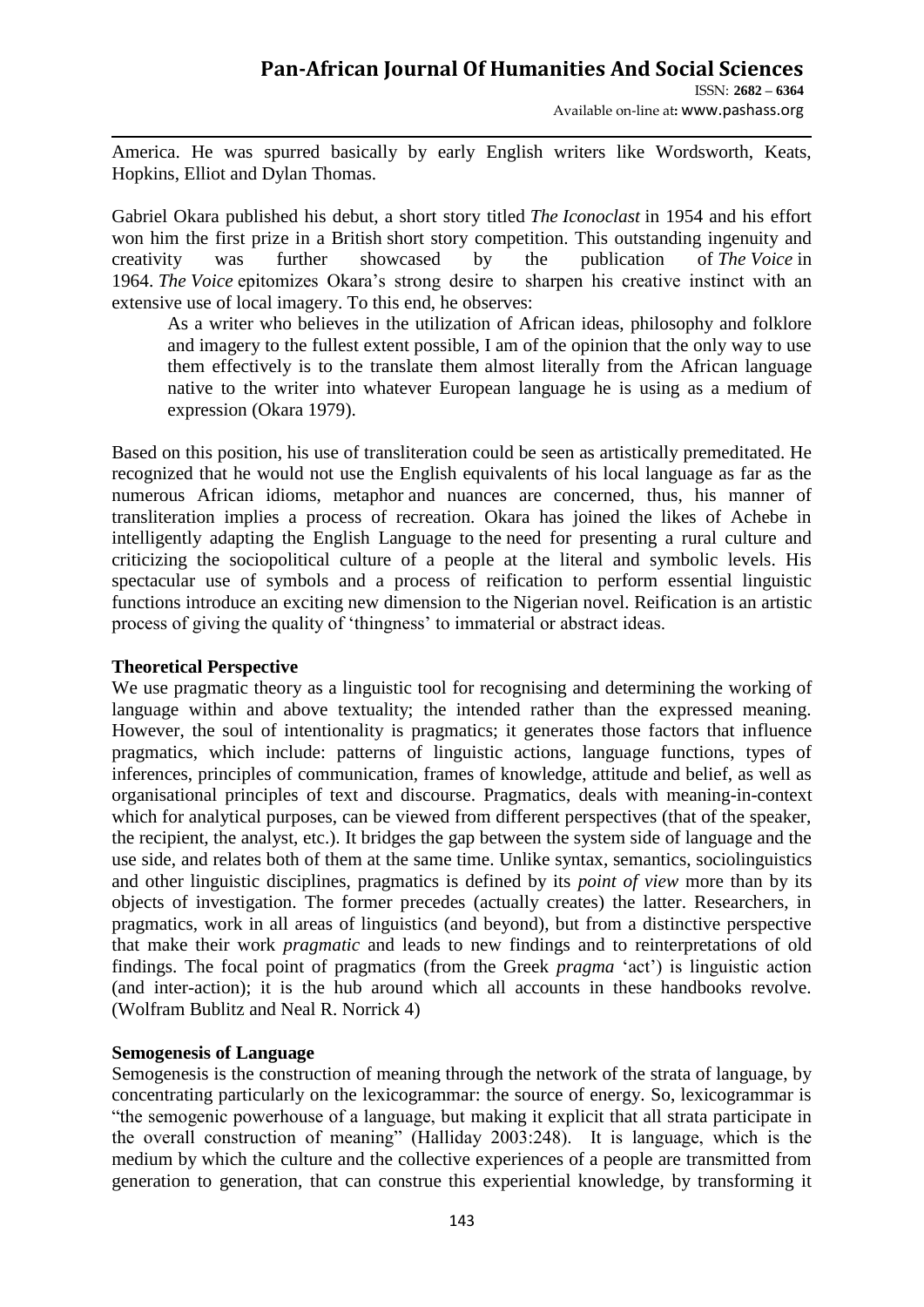Available on-line at**:** www.pashass.org

into the experience of meaning. This inflames interactional relationships which allow them to perform as acts of meaning:

…in this way the world of semiosis unfolds alongside the material world, penetratingly. The semogenic power of language derives from, and depends on, its constantly reasserting its connection with the material condition of existence; the concept of metafunction allows us to interpret where, and how, these connections are being made (Halliday 2003: 249).

It is the sine-qua-non of communication and mankind"s most unique possession. Language is a creation of the society and an instrument of interactive communication while literature uses language to communicate, ideas and experiences of human situations (Orisawayi 2004:68).

Ndimele (1999:11) opines, "the nature of the human language is essentially a communication system in the sense that it associates meaning (i.e. the message) with a set of signs (i.e. the sounds or symbols). Therefore language does not only mean the words but a man's entire world view-social, cultural, economic and political". The visional reality of a work of art can only be functionally assessed through the language because, the human community portrayed in a literary text reflects the linguistics realities of the artist"s society.

Writers, irrespective of their genre of interest make efforts to re-engineer and adapt the English language to suit various uses and applications without a distortion of its meaning. Chapman (1973:42) observes "writers manipulate language to make it contain a unique series of experiences and interpretations." Language could be classified as a tool box at the disposal of a literary artist which avails him the various instruments of need for unlocking and assembling significant parts of his creative mind. The artist's ingenuity enables him apply the tools to the best of use of his purpose and vision. Language is unique to mankind, representing man"s efforts at regeneration and inter-relationships in a conflictridden and economically precarious society. Through language, man"s retrospection and introspection are given substance and vent for articulation and appreciation.

Language is dynamic and "manipulatable" and that gives a writer, the latitude to make appropriate situational applications of it as desired. This quality of language such as English is what justified the experiment by Okara in *The Voice*. It is language that manifests and defines every human quality and identity that gives meaning to our communal existence.

Okara"s unique investment through applying the resources of the English language to the need to capture the virtual living images of African speech pattern can only be evaluated within the theoretical framework of pragmatics. Language is self revealing and becomes more serious when it is authored with an artistic intent. The field, tenor and mode of discourse are composite variables that give credence to any linguistic choice by a literary artist. Pragmatics as a theory is usually instructive in fictional discourses as it relates to message delivery through speech acts, when pieces of information are presented as discourse, we normally try to understand not only what the words mean, but what the speaker or writer of those words intend to convey. They do this by depending on some shared assumptions and expectations. Investigating these assumptions and expectations, provide us with an insight into how more get communicated than what is actually resented.

The intended meaning of discourse beyond the literal is called pragmatics. Levinson (1983) technically defines it as "a branch of linguistic study which is concerned with the ability of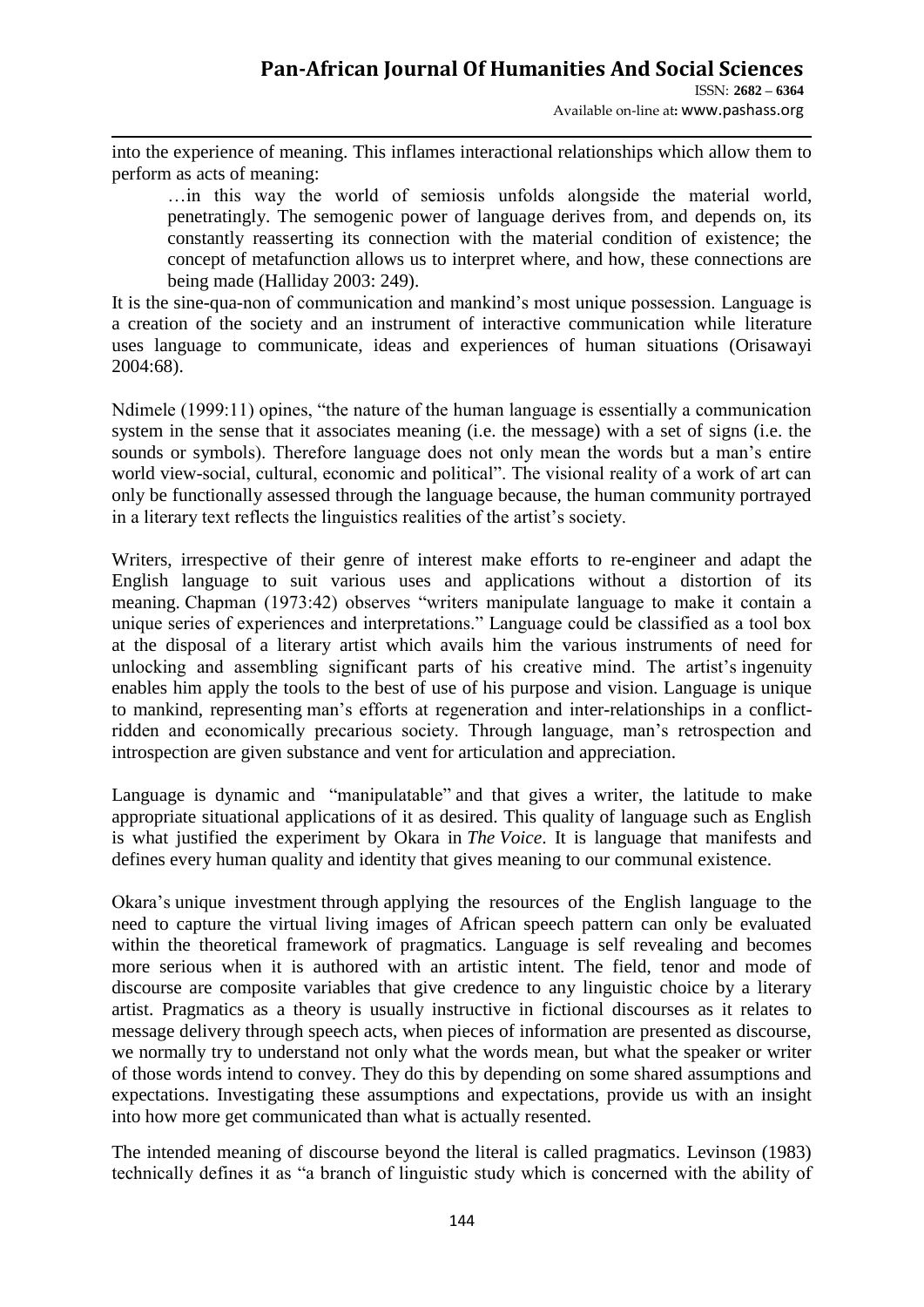### **Pan-African Journal Of Humanities And Social Sciences**  ISSN: **2682 – 6364**

Available on-line at**:** www.pashass.org

language users to pair sentences with the context in which they would be appropriate "(p.24). Pragmatics is basically concerned with the study of language in its socio-cultural context". What people mean by what they say. The study of what is said through words is the subject of semantics but that of the implied is the subject of pragmatics.

In conversation or speech acts, inferential process is involved in the pragmatic synthesis of meaning relations. What is stated must be synthesized through a pragmatic process of discovering, the intention of the writer or speaker. The use of English to convey the messages engendered in the various idioms and metaphors as used by Gabriel Okara in*The Voice* makes an implication for pragmatic evaluation. The pragmatic theory of speech acts expounded by Austin in 1963 is at the centre of this investigation. Austin believes that people use speech acts to perform various actions. The actions which come in concomitant with the utterance could be specifically labeled as: request, warn, greet, offer, threat, promise, order, criticize, compliment and apologize. Austin"s postulations are sequel to the idea that fundamentally, there is an intention behind every utterance produced by a speaker addressing a hearer.

 In this vein, every utterance made by Okolo or Chief Izongo in *The Voice* is laden with vital messages to be pragmatically decoded through speech acts analysis. Such utterances in the novel are made in order to serve specific functions. Nozar Niazi and Rama Gantam (2010:193) observed that:

The speech act analysis of individual utterances in a novel in terms of the context in which they are used, the immediate context (neighboring utterance) and the larger context (the fictional world) can offer a wide range of explanatory possibilities about the intentions and purpose of the characters as well as authorial intentions and purposes in producing those utterances.

The sociopolitical exploitation conflicts and impulses in the village of Amatu are encoded in the characters utterances for the reader to comprehend and appreciate. Based on the above, the pragmatic theory of speech acts by Austin become instructive as a way of assessing the inevitabilities of Okara"s interfered expression in *The Voice.* Pragmatics enables the proper interpretation of utterances based on the immediate physical context in which they were uttered. This is classified as deixies in the context of person, place or time at the disposal of the language user.

## **The** N**ovel** *The Voice:* **Synopsis of the** P**lot.**

The protagonist Okolo hails from Amatu. He embarks on a quest for what he chooses to refer to as "it". This quest was perceived as an affront to the existing socio-psychological reality manifested in individuality, egoism and selfishness which characterized the socio-political status-quo. He argues that the ruling class and its followership were in dispossession of the "it": the consciousness of the human essence and values of conscience.

This quest evoked serious discord and created discomfort among the political class as epitomized by Chief Izongo of Amatu, Abadi etc. Izongo, Abadi and their cohorts, conspired with the people to muzzle out Okolo. Though he was defiant, but they succeeded ultimately<br>socio-LEXICAL INTERFERENCE IN GABRIEL OKARA'S THE VOICE **SOCIO-LEXICAL** *INTERFERENCE* IN GABRIEL OKARA'S THE VOICE

and banished him from Amatu to Sologa. At Sologa, his deal of confronting the powers and the corrupt society continued unabated. His frustration and rejection at Sologa under the "Big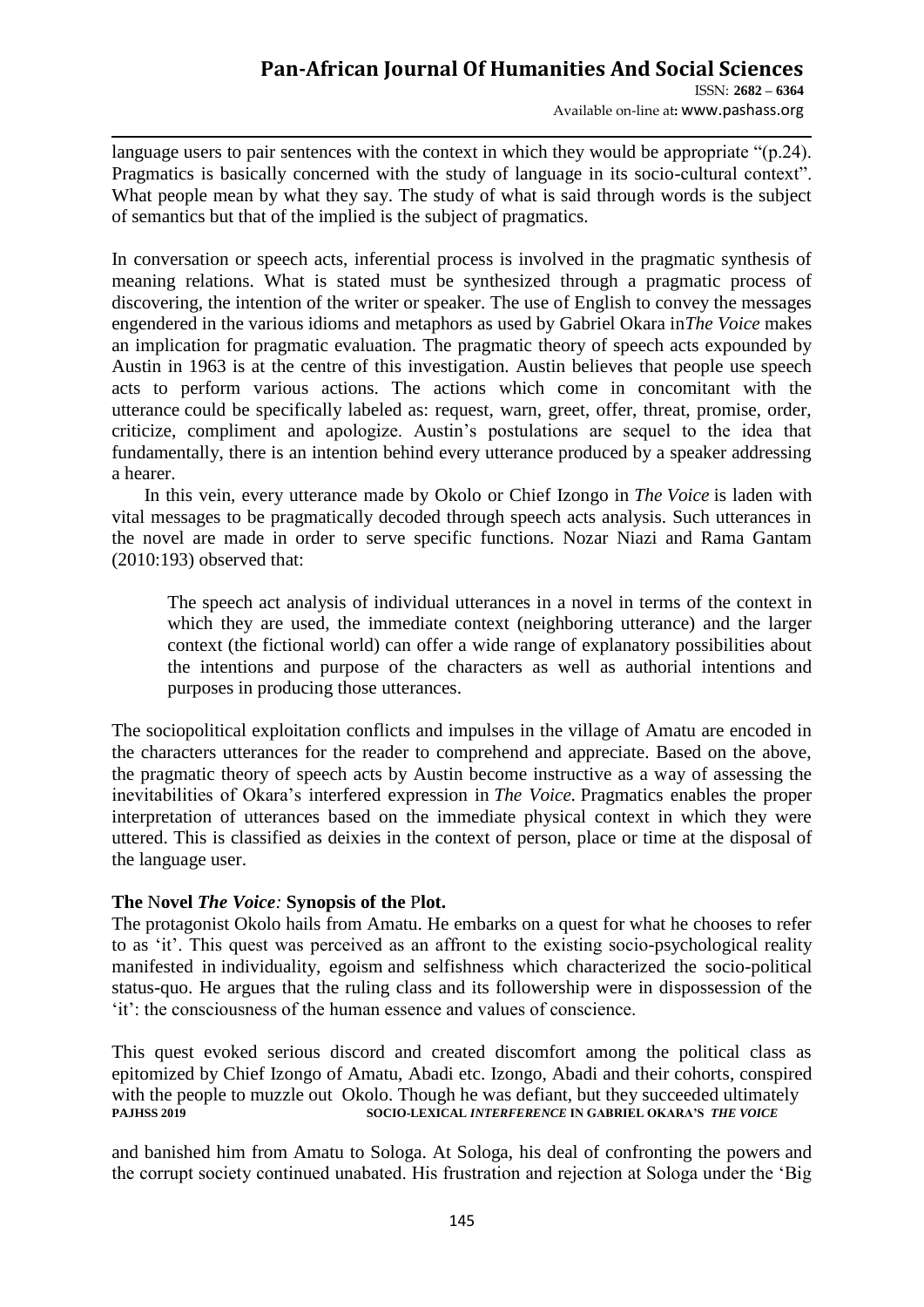one" worsened, until he had to return to Amatu. His return was in determination to proselytize his message and get damned anyway. He returned to the height of antagonism which resulted in his execution but, his message had already permeated the society.

# **Lexical Interference in** *The Voice*

A lexical interference occurs when a writer uses a strange word outside the conventional context of usage which is also unacceptable in the Standard English form. Such a word or words give special semantic effect by way of indirection or allusion of some other ideas. Examples in *The Voice* include:

- (a) *Okolo has no chest,* they said… Everything in this world that spoiled a man"s name they said to him" (V.p. 23).
- (b) I went to school a little, but I have *killed* more years in this world than you have (V.p 48).
- (c) Well, I have spoken *many* teaching words but they have not entered your ears (V.p. 51).
- (d) And you this man between you and me, a big thing has *fallen*. (V.p. 65).
- (e) Okolo"s leaving town was Izongo"s *rejoicing* (V.p. 71)
- (f) Let not people said things your inside *spoil* (V.p. 70).

In the example (a) *had no chest* could have read: Okolo had no heart meaning that Okolo haven't the courage to withstand difficulty. The noun 'chest' refers to heart meaning courage in Standard English.

In the same example the verb *spoiled* should rather be smeared in Standard English expression. In other words, Okolo has been denigrated by Izongo and his cohorts in Amatu because of his stance.

In the example (b), the word *killed* refers to spent in Standard English expression. Here the transliteration affects the verb killed. This should rather have read: I have spent more years in this world than you have.

In the example (c) the *many teaching words,* many is an adverb modifying the noun phrase teaching words while the verbal "spoken" rather qualifies the noun. Teaching word is in pragmatic reference to "words of advice"or instruction.

In the example (d),a *big*-*thing has fallen*, the lexical component in the complement position "fallen" is inappropriate as it functions as a modifier to the subject 'big-thing' the 'big thing' in question could be in pragmatic references to a brewing quarrel. It should rather read; there is a disagreement between us or simply, "we are quarreling".

In the example (e), *Izongo rejoicing* is a group in a nominal role. Its position is rather complementary to the action of the noun group "Okolo leaving town". It is in reference to the reaction of Izongo to Okolo"s exit as that of contentment or joy, since his recalcitrant adversary has been banished. It should read, Okolo left town and Izongo became happy in Standard English structure (i.e. SPC and SPA).

In the example (f), *your inside spoil*, acts as a complement to the structure. "Spoil" which is modifying the subjects, "people" and "your inside". However the transliteration is meant to capture the entire discourse theme. It is in reference to individual conscience and convictions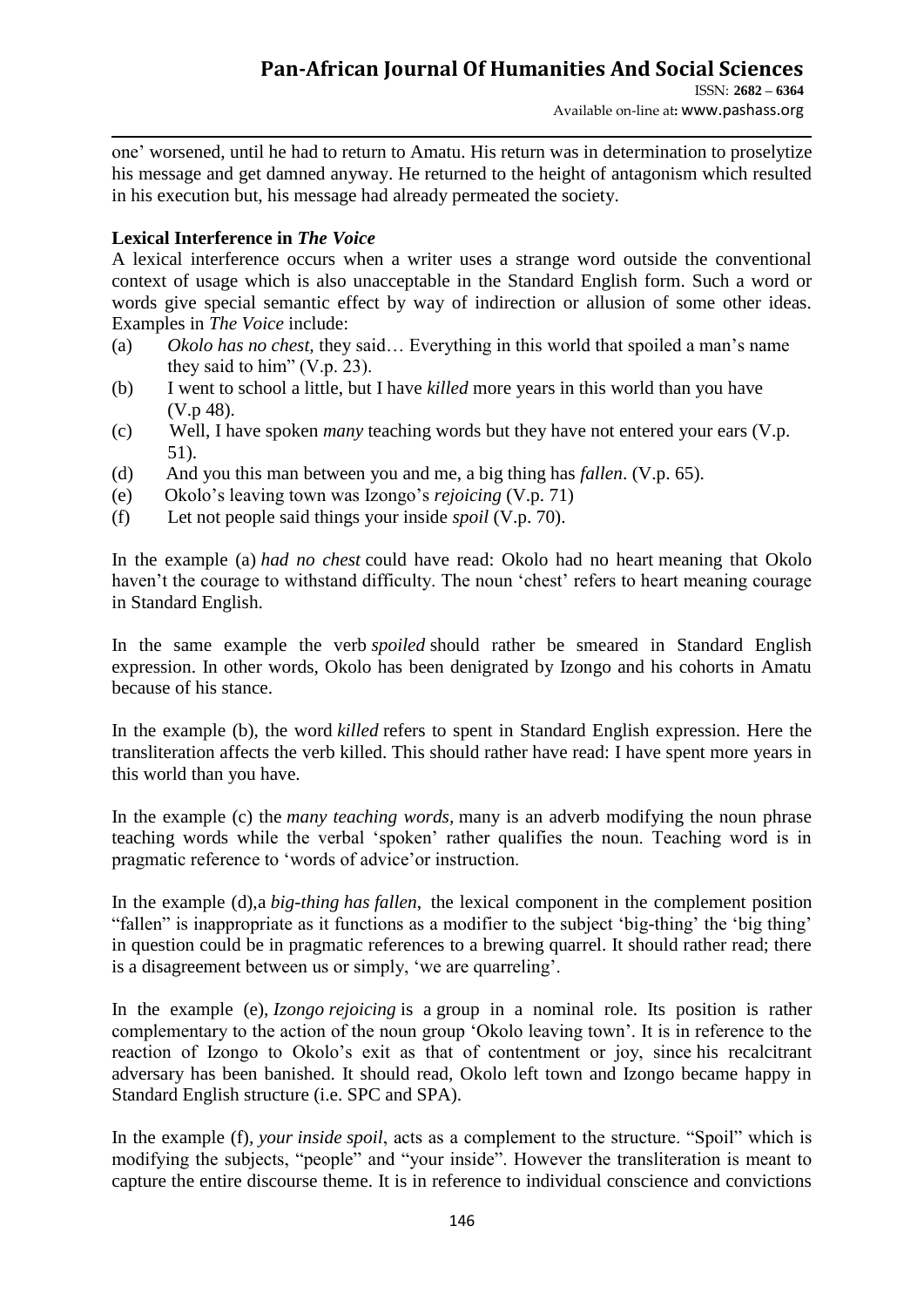ISSN: **2682 – 6364** Available on-line at**:** www.pashass.org

which should not be adulterated by sentimental comments. It should rather read pragmatically, "let people not say things that should discourage you in your good conscience".

## **2. Syntactic Interference in** *The Voice*

Syntactic interference is observed when the word order or the sentence structure depicts contrariety to basic word order or sentence order in English. This form of interference abounds extensively in the text. The author, employed poetic language pattern in his work such as repetition, imagery, rhetorics and idioms with the aim of depicting the rich African sociolinguistic culture. It deals with unconventional structuring of sentences resulting in abnormality.

Examples include:

- (a) He always of change "speak" (V.p. 25).
- (b) If this the ears of Izongo enters, we will fall from our job  $(V, p 25)$ .
- (c) Who are you people be? (V.p 26)
- (d) I have from my inside thrown out all soft thought which women usually have toward men (V.p 53)
- (e) A fat man was breathing like a man blowing a fire, with his mouth open wide (V.p 58)
- (f) The boasting gone, by sleep taken (V.p 58).

In the example (a), the normal structure should have been any of the following:

of change (SAPC)

 $\Box$  $\Box$  $\Box$  $\Box$  $\Box$  $\Box$  $\Box$ Always, he speaks of change (ASPC)

speaks' violates the basic sentence structures in English.

In the example  $(c)$ , the verb be' element is redundant and does not extend the meaning of the entire expression in normal English. But it goes vernacular and captures the rhythms of Ijaw speech pattern. "Who are you people?" could have been a more appropriate construction.

In the example (d), there is violation of the structural norm as an intervening phrase acting as an adjunct comes in between the auxiliary verb "have" and the main verb "thrown" causing a split in the verbal group 'have thrown'. The structure should have read, 'I have thrown out all soft thoughts which women usually have towards men'

In the example (e), the abnormality is that the adverbial phrase element "wide" is transposed to a point where, it cannot modify the adjective "open". This is an unusual placement of a modifier "wide" should precede and modify the element "open" thus "a fat man---with his mouth wide open".

In the example (f), syntactic abnormality occurs doubly, the participle 'taken' is wrongly placed. And besides, it is dangling as it does not take on the subject "he" and the consequent auxiliary verb 'was'. The structure should have been more appropriately read, "after boasting, he was taken by sleep".

In the above examples and many more inherent in the text, the pragmatic import is that the reader or audience could in cognizance of the discourse situation avail himself with the significance and meaning of each statement based on the context. Each utterance is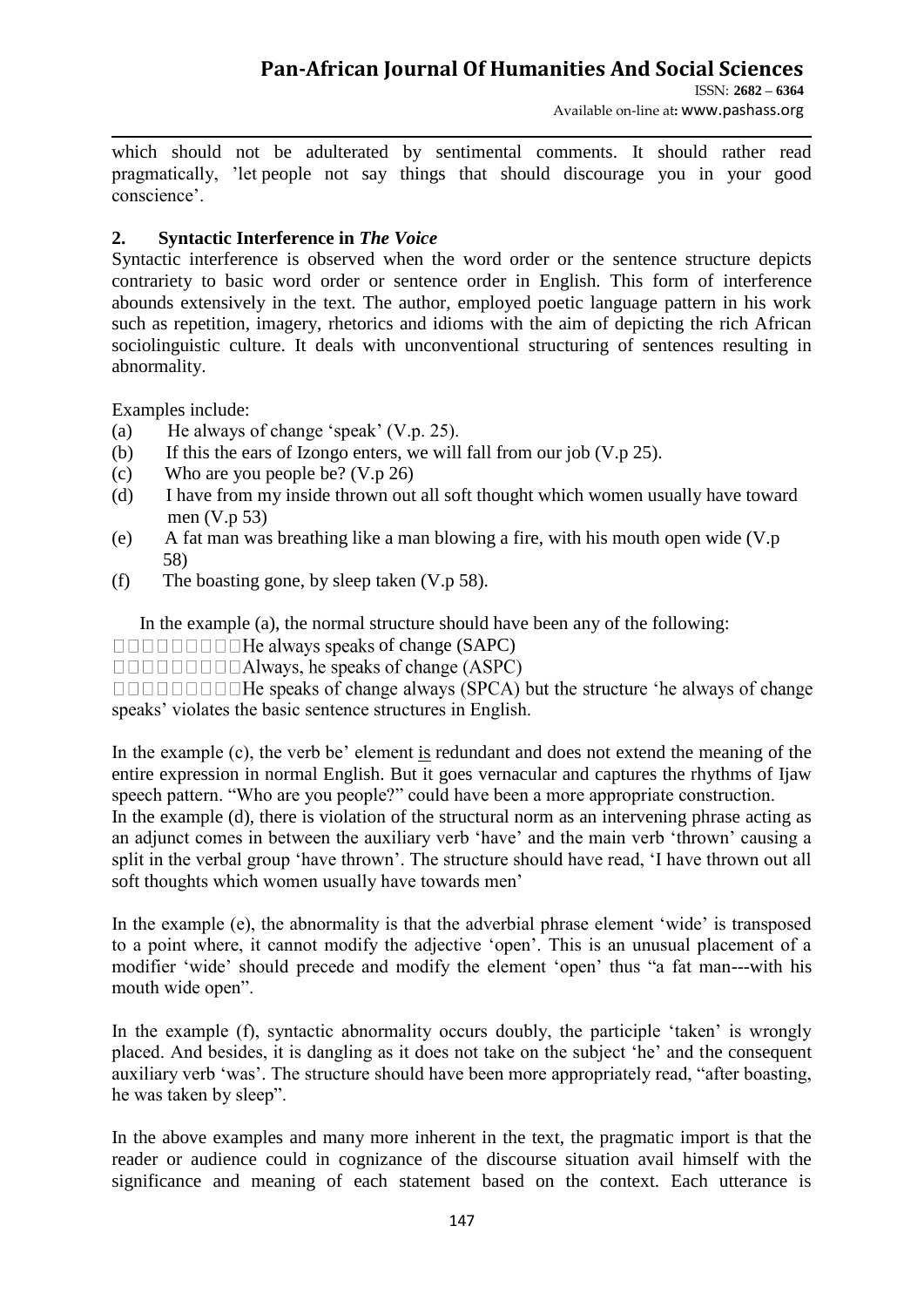# **Pan-African Journal Of Humanities And Social Sciences**

ISSN: **2682 – 6364** Available on-line at**:** www.pashass.org

compelled by certain socio-cultural circumstances, in addition to each character's psychology and literacy level. However, the author is ensuring that the actual thought pattern of his audience is clearly exemplified through his translation technique which results in effective communication of meaning. The experiment, gives a far-reaching communicative effect and credence to the socio-cultural reality of an Ijaw audience.

# **3. Propositional Interference in** *The Voice*

In this form of interference the whole idea suggested pragmatically and semantically is presented in total negation of the English grammatical rule. The whole expression is negatively impacted grammatically.

# **Examples include:**

- (a) His inside then smelled bad for the town"s people and for himself (V.p. 31).
- (b) You have a very ugly inside (V.p 37)
- (c) He was now between sleeping and waking, thinking and not thinking, floating between sky and earth. (V.p 39).
- (d) Wonder held Izongo, held Abadi and held all the Elders (V.p 47).
- (e) Palm-wine held them (V.p 16)

In the example (a), the statement pragmatically connotes a total decadence in the moral fabric of the society where both the protagonist and the people are seen to have failed fundamentally. It could read, "we have all failed. In example (b), it simply means in Standard English 'you are wicked'. The example (c), simply refers to an unconscious state; neither here nor there. In the example (d), it pragmatically refers to, 'a state of confusion or wonderment experienced by both Izongo and Abadi". The example (e), simply refers to a "drunken state" or put succinctly, "they were drunk". The import of the propositional interference is that the ungrammaticality is total as it alters the entire structure of the sentence. The ideas expressed must be rendered in new structures for them to be grammatical.

## **Semi-Propositional Interference**

This form of interference is observed, when the unconventionality of the expression affects only a group of words in the sentence. In other words, the interference is partial.

## **Examples include.**

- (a) She did not flirt with boys though she had a killing hunger beauty (V.p 32).
- (b) The whole town is at my back (V.p 37)
- (c) What he has done to me has not filled his belly (V.p 40).
- (d) Tell me the bottom of everything. (V.p 40)
- (e) If I did the thing they are putting on my head, show me in the usual manner. (V.p 109).

In the example (a), the expression would rather be adjusted in Standard English to read; "she did not flirt with boys though she was arrestingly attractive'. In the same vein, example (b), could be reviewed thus 'the whole town support me'. Subsequently, the example (c), could be more correct this way; "what he had done to me has not satiated his sense of wickedness". Also in example (d), the expression could rather read in Standard English, "tell me the crux of the matter'.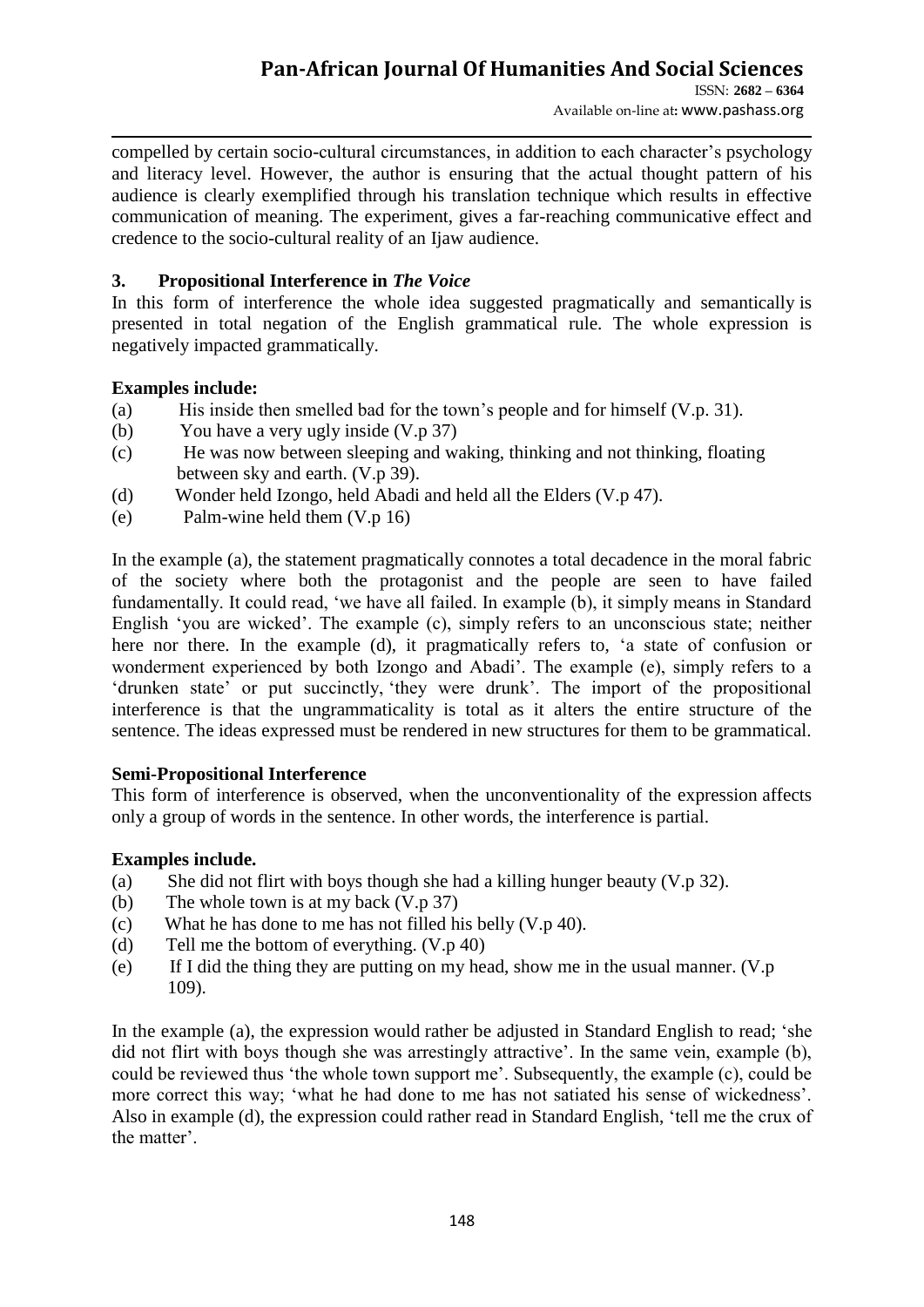Available on-line at**:** www.pashass.org

Finally, in the example (e), it would be more appropriate grammatically, to be rendered as, "if I did the thing they are accusing me, show in the usual manner" which was in reference to the deity Woyengi. It should be noted that considering the dynamic nature of the English language, each of the above conversion, could be rendered in many more variant forms with the senses intact.

## **Multiple Interference in** *The Voice*

Multiple interference arises when one form of interfering elements, whether lexical, semi propositional or propositional, combines with the syntactic form. Examples of multiple interference in *The Voice* include:

- (a) If this the ears of Izongo enters, we will fall from our job  $(V, p. 25)$ .
- (b) If you the truth speak not, things of the ground will hold you (V.p 65).
- (c) And when he this thing heard the Whiteman"s inside boiled and stank more than any odour (V.p 68).

In the example (a), there is a combination of the syntactic, semi-propositional and lexical interfering elements. At the syntactic level, there is an inversion of the verb "enter" which in the normal English order should come before the direct object complement; "the ears of Izongo". The translation which violates the normal structure ASPC is as a result of interference. At the semi-proportional level, the subordinate clause "if this, the ears of Izongo enters" is an unconventional translation of what should have read, "if Izongo hears this" in standard English form. At the lexical level, the word "fall" in the main clause "we will fall from our job" should read "we will be relieved of our job" or "we will be sacked from the job".

In the example (b), there is a combination of the syntactic semi proportional and lexical interfering elements as well. The verb 'speaks' and the negative particle 'not' which serve the predicate slot are transposed such that the direct complements "the truth" is not at the head of the verbal group. In other words, the direct object does not complement the predicate. It should read normally, if you speak not the truth' (ASPC). In the main clause, the semipropositional interference, "things of the ground" instead of "gods of the land" is abnormal in Standard English. There is also a lexical interfering element "hold" which should translate "punish" in Standard English. So instead of the acceptable form "if you don't speak the truth, the gods of the land will punish you".

In the example (c), there is a combination of the syntactic and lexical interfering elements. At the syntactic level, the verb "heard" is inverted or transposed such as that the demonstrative "this" which is the direct object complement is not served by the verb "heard: this dislocation is as a result of interference. At the lexical level, the word inside which should read "mind" from the context is interference motivated.

The basic issue in the above examples of interference is to illustrate the author's strong desire to encapsulate in English, what obtains in the African linguistic pattern of his people. It is intended to create as much as possible a discourse reality that is ethnocentric.

### **Finding**

## **The Linguistic Strategy of Interference in** *The Voice*

In consent to the central theme of this discourse, interference is basically, the most conspicuous device employed by Gabriel Okara in T*he Voice*. As much as possible, Okara expresses his ideas, beliefs and thoughts in a manner that structurally and semantically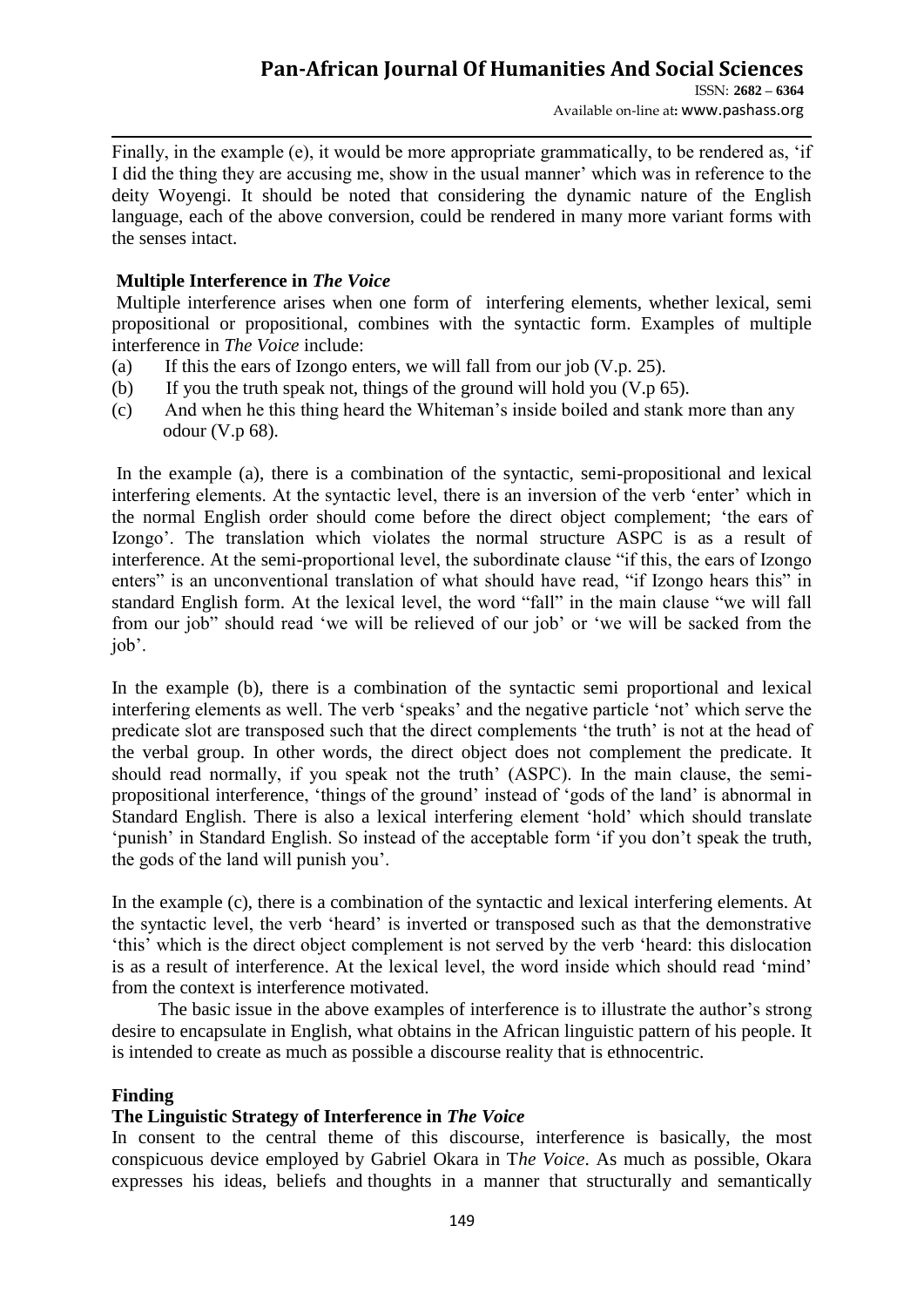## **Pan-African Journal Of Humanities And Social Sciences**  ISSN: **2682 – 6364**

Available on-line at**:** www.pashass.org

reflects his native Ijaw language pattern. He attempts with great success to translate into English language the idiomatic turns of phrases and sentence structures of Ijaw language and cultural nuances. This linguistic experimentation in the manner of Chinua Achebe"s prose fictions is aimed at authentically creating the rhythm of speech that is Ijaw and by extension. Africa, in order to make his message clearer to his audience.

This experimentation with English was to enable him capture with some vividness, the living images of African culture and speech pattern under the microcosm of the Ijaw ethnic grouping. As part of the African linguistic milieu, his effort appears more or less parabolic being a great component of African speech. And as a poet, Okara was very economical with words yet consistent with a spectacular stylistic form of repetition and foregrounding. Okara"s experiment can only be assessed from the standpoint of pragmatics where much get understood beyond the expressed within the context of situation. Speech acts as embodiments of individual"s urges and actions as compelled by different circumstances. Okara"s translation device could be adjudged successful, considering his characterization which reflects a realistic sociolinguistic stratification whereby Okolo represents the masses and speaks like them while Izongo and Abadi represent the exploiting elites. Transliteration in the voice is observed as the lexical, syntactic, propositional, semi propositional and multiple levels.

### **Concluding Remarks**

This paper has selectively assessed an aspect of Okara's linguistic device in the text which was of pivotal significance in the assemblage of his work. It is without equivocation a success at the domestication of English language in the art of African literary expression. Creative manipulation of English is a sure step towards redefining the capacity of an author to courageously apply African linguistic culture into a foreign language without altering the content of his message. It is a defiant form of asserting his cultural identity uncompromisingly, in the context of a foreign language, which has inevitably become a sinequo-non in national communication. It serves a catalytic import towards enhancing real African literary consciousness.

## **References**

Achebe, C. (1964). *The Role of the African Writer in a New Nation.* In G.d Killam (Ed.). Pp. 7-13. London: Heinemann.

Achebe, C. (1975). *Writers on African Writing; The African Writers and the English Language: Morning yet on Creations Day*. Pp. 43 – 46. London: Heinemann.

Chapman, R. (1973). *Linguistics and Literature* .New York: Edward Arnold.

Chomsky, N. (1969) *Structural Linguistics.* London: Harks.

Finnegan, E. (2012) *Language*: *Its Structure and Use*. Boston: Wadworth Language Learning.

Halliday,M.A.K. (1978). *Language as a Social Semiotics*: *The Social Interpretation* of*Language and Meaning*. London: Edward Arnold.

Leech, G.N. (1983). *Principles of Pragmatics.* London: Longman.